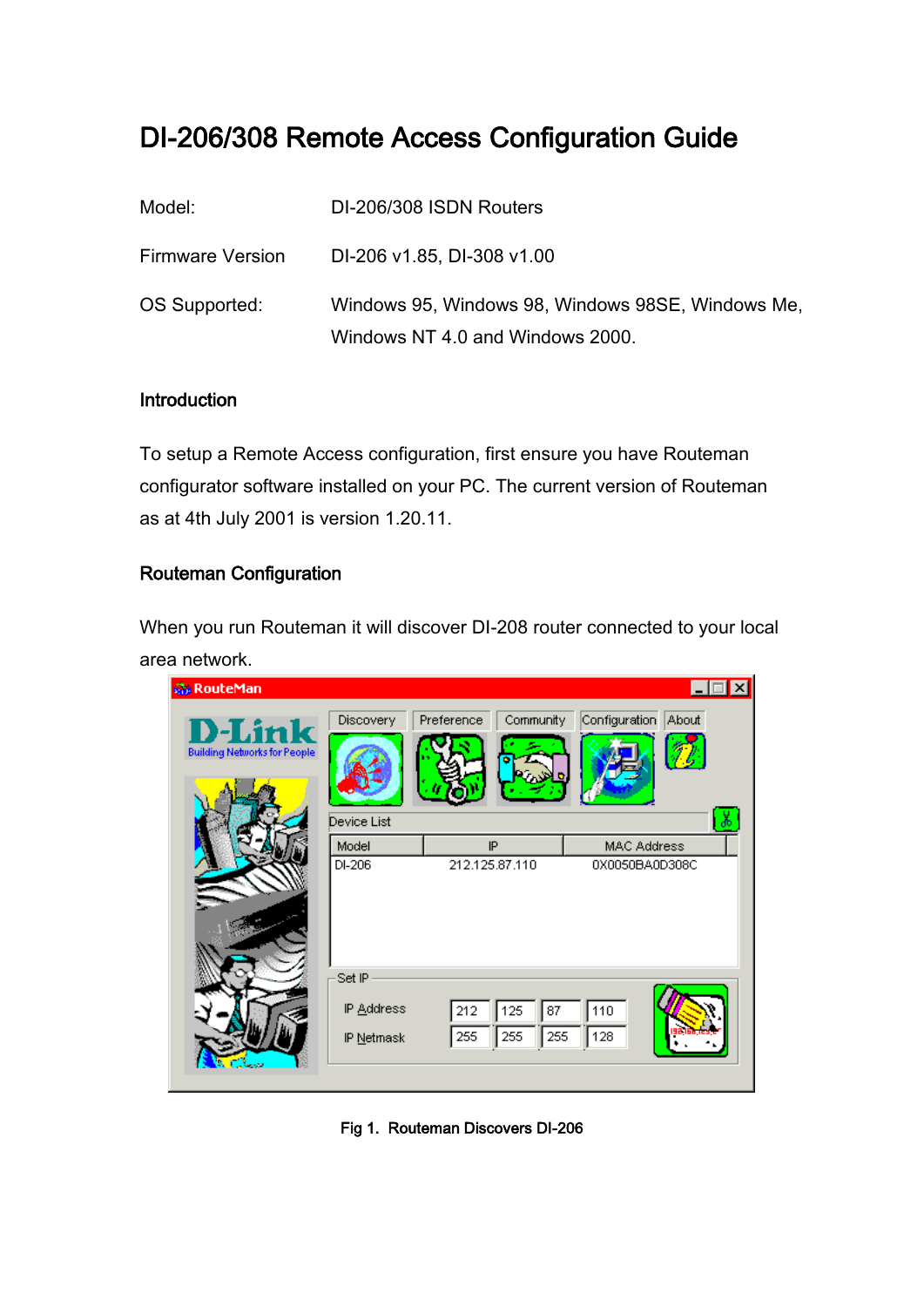If the IP address is not set, you can at this stage set an appropriate IP address for the router. Enter the IP address and the mask then click on the pencil tab to save.

Double click the DI-206 from the list you like to configure, enter 'Admin' as the default password.



Fig 2. Main Configuration Screen

Click on the wizard tab to start the wizard configuration.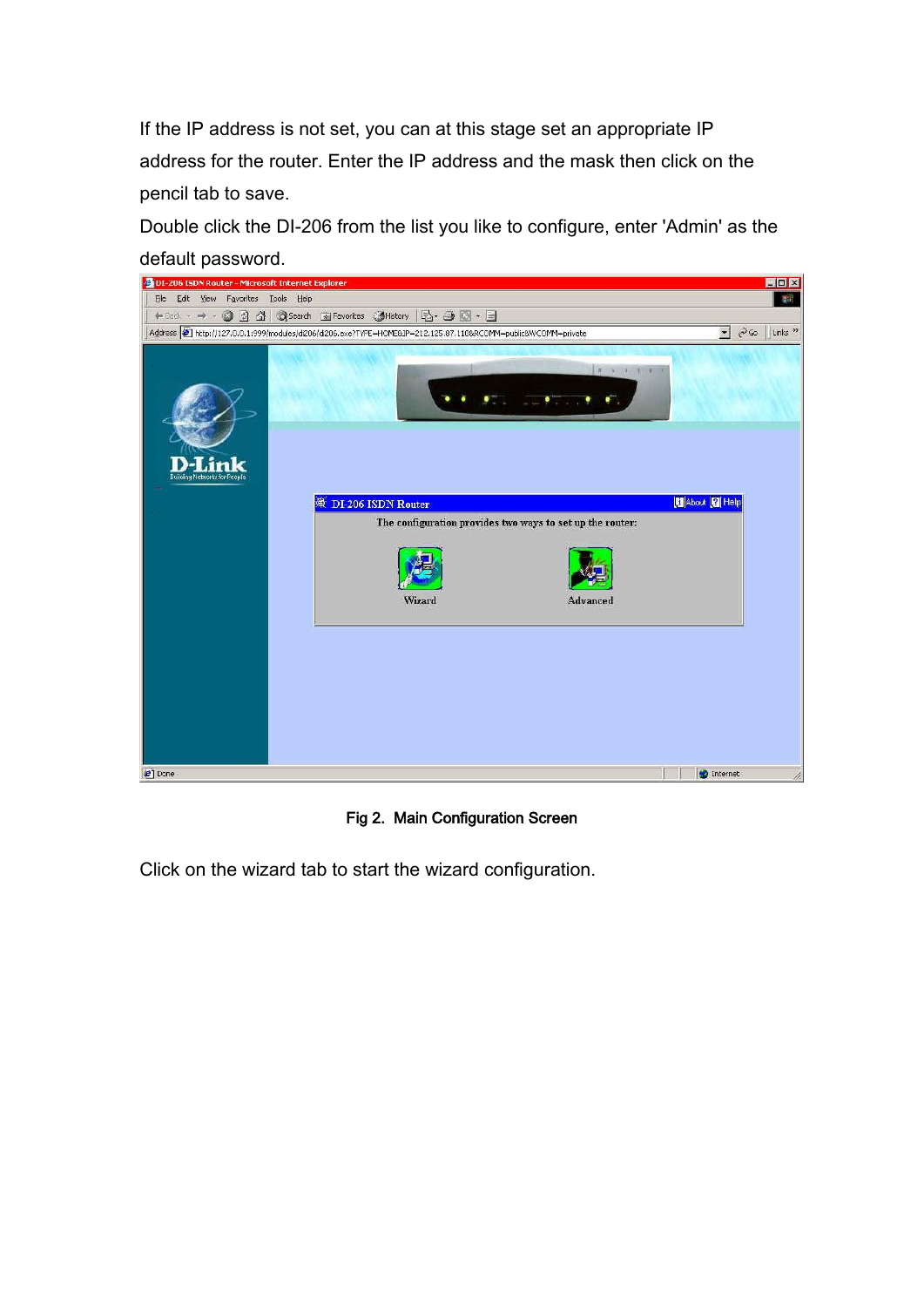| <b>@ DI-206 ISDN Router - Microsoft Internet Explorer</b>                                                                                                                                                                                                                                                                                                                                                                                                                                                                                                                                                                                                                                                                                                                                    | $ \Box$ x                 |
|----------------------------------------------------------------------------------------------------------------------------------------------------------------------------------------------------------------------------------------------------------------------------------------------------------------------------------------------------------------------------------------------------------------------------------------------------------------------------------------------------------------------------------------------------------------------------------------------------------------------------------------------------------------------------------------------------------------------------------------------------------------------------------------------|---------------------------|
| File<br>Edit<br>View<br>Favorites<br>Tools<br>Help                                                                                                                                                                                                                                                                                                                                                                                                                                                                                                                                                                                                                                                                                                                                           | an.                       |
| ←Back → → ◎ ② ③ ③Search 图Favorites ③History   2 → ③ ◎ ◆ 国                                                                                                                                                                                                                                                                                                                                                                                                                                                                                                                                                                                                                                                                                                                                    |                           |
| Address 2 http://127.0.0.1:999/modules/di206/di206.exe?TYPE=WIZARD_MODE&IP=212.125.87.110&RCOMM=public8 -<br>⊘ Go                                                                                                                                                                                                                                                                                                                                                                                                                                                                                                                                                                                                                                                                            | Links <sup>&gt;&gt;</sup> |
| <b>P</b> Help<br>DI-206 Wizard<br>Building Networks for People This window sets up the built-in ISDN modem for dialing out.<br>Please enter the data phone number for your ISDN line in the<br>ISDN Data field. Next, choose a country ID number from the<br>Country ID pull-down menu (select '0' if your country isn't<br>listed), and a password authentication protocol from the Auth<br>Type pull-down menu.<br>Click on the Help button in the top-right corner of this window<br><b>Building Networks for People</b><br>to obtain detailed explanations for each item. Further<br>explanations and examples can be found in the User's Manual.<br><b>ISDN</b> Data<br>01234567<br>Country ID<br>9:UK<br><b>Auth Type</b><br>pap<br>$\overline{ }$<br>$\mathbb{G}_n$<br>Cancel<br>Next |                           |
| <b>₽</b> ] Done<br><b>D</b> Internet                                                                                                                                                                                                                                                                                                                                                                                                                                                                                                                                                                                                                                                                                                                                                         |                           |

Fig 3. Router Wizard Configuration

ISDN Data - this is the local ISDN number. The ISDN number the router is connected too.

Country ID - Select appropriate country id.

Auth Type - Select PAP. Router will auto negotiate, however select PAP for default.

Select Next to continue with wizard configuration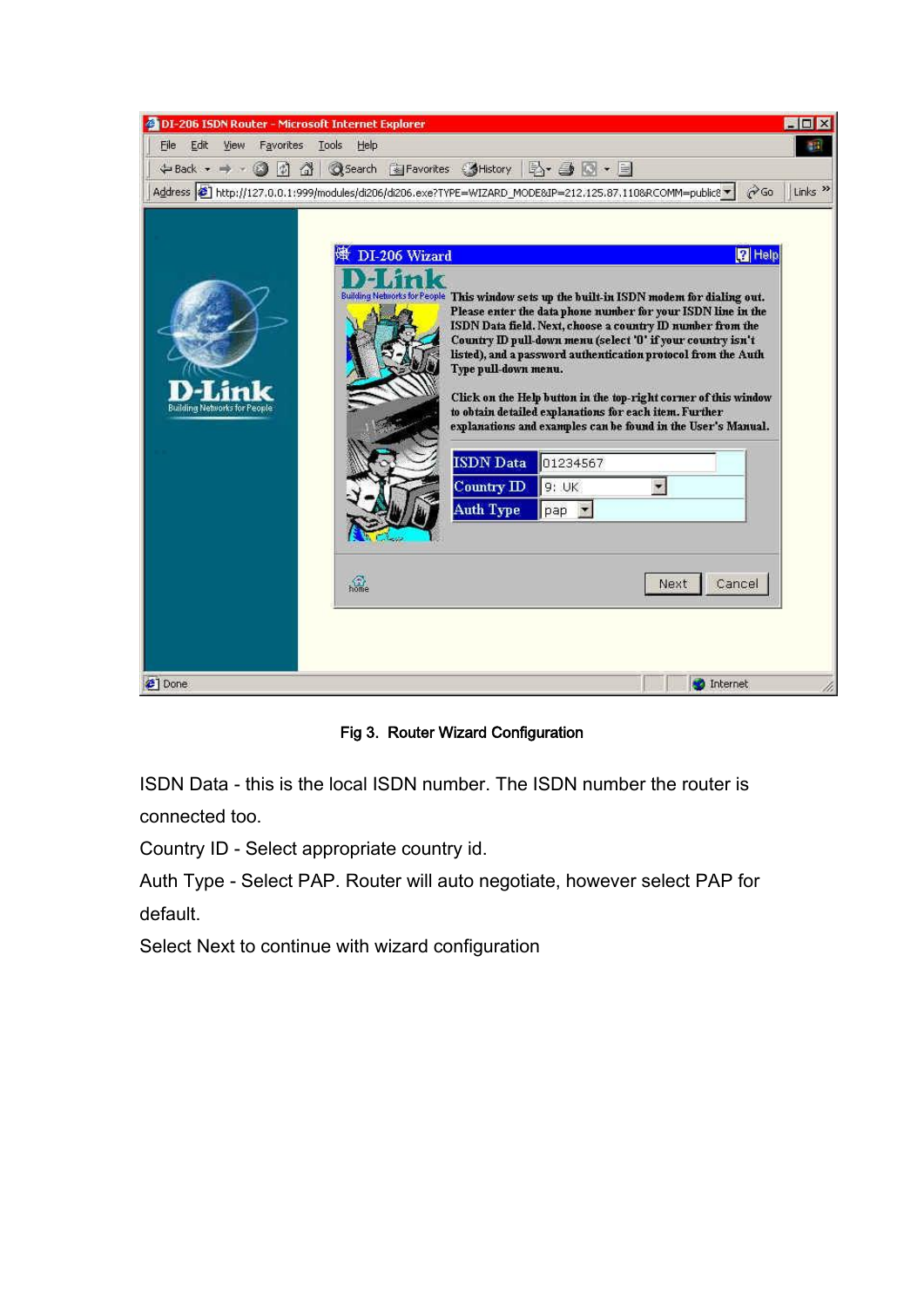

Fig 5. Remote Access Server

Select 'Remote Access Server' then next.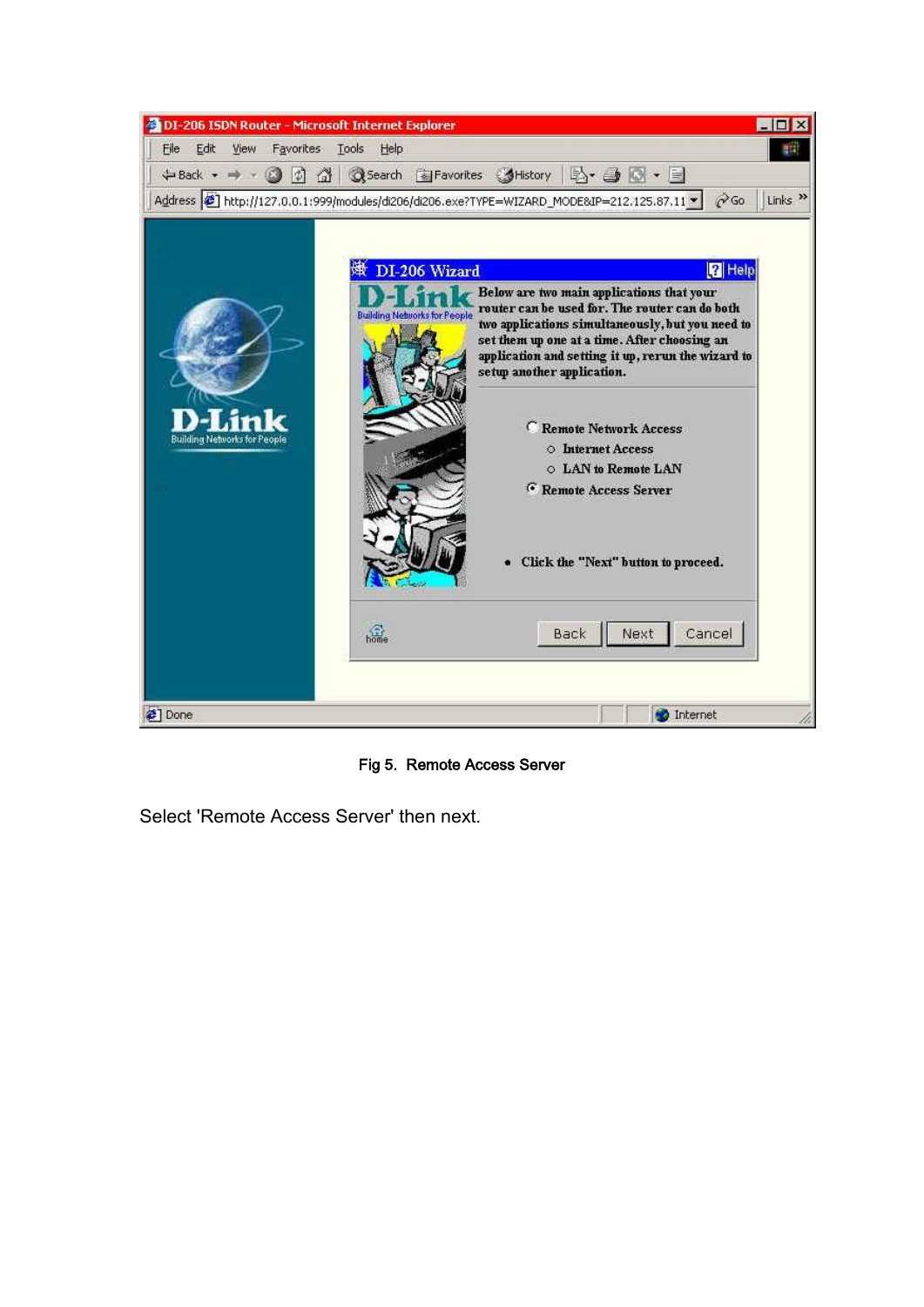| DI-206 ISDN Router - Microsoft Internet Explorer<br>Eile<br>Edit<br>View<br>Favorites<br>$\leftarrow$ Back $\cdot \rightarrow \cdot \circledcirc \circledcirc$ | Tools<br>Help         | ◎Search 图 Favorites ● History   2 ● 图 • 目                     |          |                                                                                                                                                  | $\Box$ D $\times$<br>郡                |
|----------------------------------------------------------------------------------------------------------------------------------------------------------------|-----------------------|---------------------------------------------------------------|----------|--------------------------------------------------------------------------------------------------------------------------------------------------|---------------------------------------|
| Address 3 http://127.0.0.1:999/modules/di206/di206.exe?TYPE=WIZARD_MODE&IP=212.125.87.110&RCOMM=pu >                                                           |                       |                                                               |          |                                                                                                                                                  | $\alpha$<br>Links <sup>&gt;&gt;</sup> |
|                                                                                                                                                                | DI-206 Wizard         | user.<br>Building Networks for People supplied by the caller. |          | Enter a login name, password and IP address (optional) for each dial-in<br>If you enable the 'Call Back' function, the call back phone number is | <b>Z</b> Help                         |
|                                                                                                                                                                |                       | Dial-in Name                                                  | Password | <b>IP</b> Address                                                                                                                                | Call<br><b>Back</b>                   |
| <b>Building Networks for People</b>                                                                                                                            |                       | JohnSmith                                                     | *******  | 0,0,0,0                                                                                                                                          | п                                     |
|                                                                                                                                                                |                       |                                                               |          | 0.0.0.0                                                                                                                                          | г                                     |
|                                                                                                                                                                |                       |                                                               |          | 0.0.0.0                                                                                                                                          | Г                                     |
|                                                                                                                                                                |                       |                                                               |          | 0.0.0.0                                                                                                                                          | г                                     |
|                                                                                                                                                                |                       |                                                               |          | 0.0.0.0                                                                                                                                          | п                                     |
|                                                                                                                                                                |                       |                                                               |          | 0.0.0.0                                                                                                                                          | г                                     |
|                                                                                                                                                                |                       |                                                               |          | 0.0.0.0                                                                                                                                          | Γ                                     |
|                                                                                                                                                                |                       |                                                               |          | 0.0.0.0                                                                                                                                          | г                                     |
|                                                                                                                                                                | $\widehat{\text{Rn}}$ |                                                               |          | Next<br>Back                                                                                                                                     | Cancel                                |
| <b>∉</b> ] Done                                                                                                                                                |                       |                                                               |          | <b>O</b> Internet                                                                                                                                |                                       |

Fig 6. Username & Password for Dial in User.

Type is a username and password for your dial in user. If you want the router to assign an IP address automatically to the dial in user then leave the IP address setting as 0.0.0.0, this is normally the case. If you intend for this caller to be called back then check the call back box.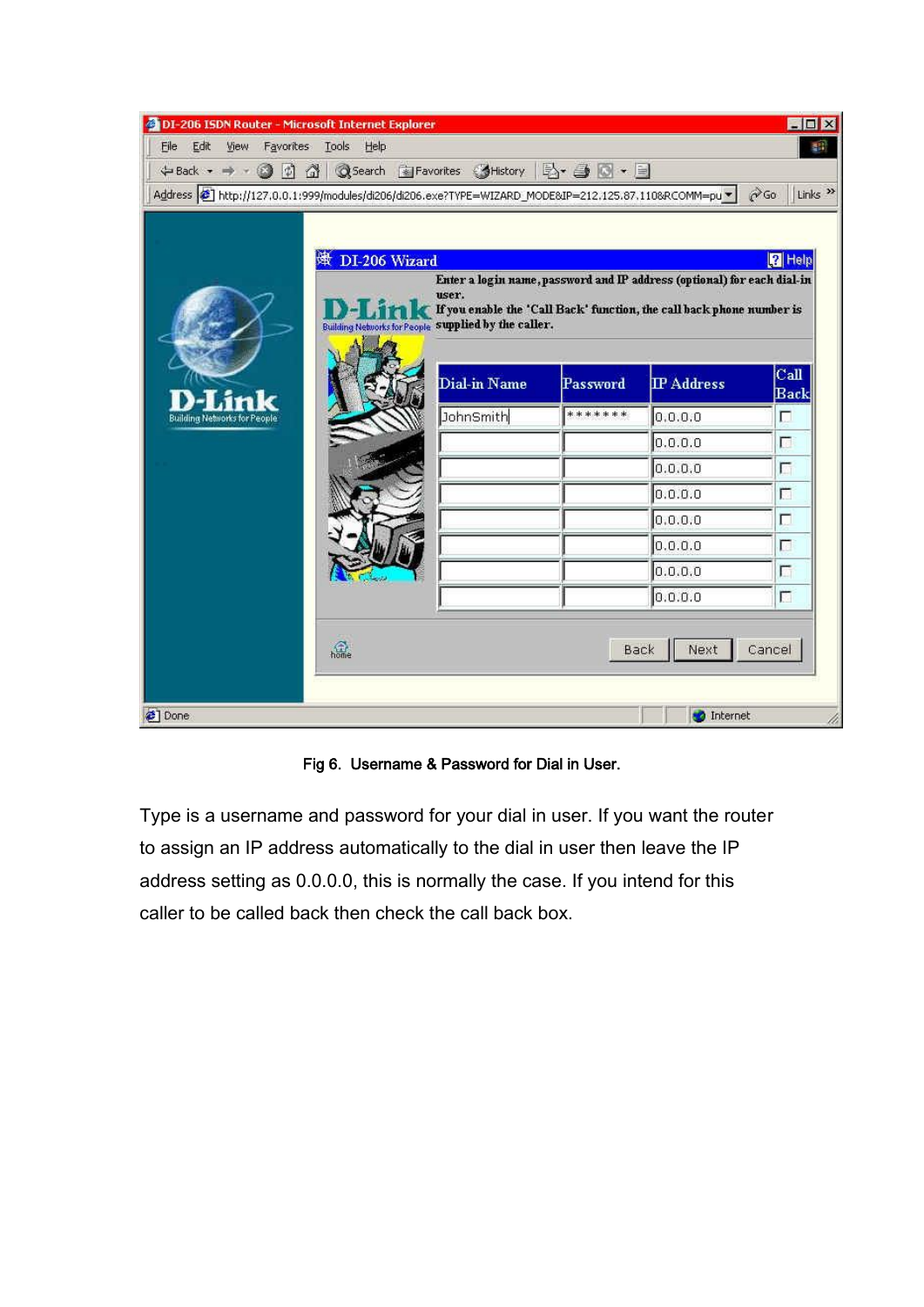| <b>@ DI-206 ISDN Router - Microsoft Internet Explorer</b><br>Edit<br>View<br>Favorites<br>File<br>←Back • → • ◎ ⑦ △   ◎Search 图 Favorites ③History   2 • ③   ③ • 9 | Tools<br>Help                                                                                                                                                                                                       |                                                   |                                                                                                                                                                                                                                                                                                                                                                             | $-$ D $\times$<br>m                                 |
|--------------------------------------------------------------------------------------------------------------------------------------------------------------------|---------------------------------------------------------------------------------------------------------------------------------------------------------------------------------------------------------------------|---------------------------------------------------|-----------------------------------------------------------------------------------------------------------------------------------------------------------------------------------------------------------------------------------------------------------------------------------------------------------------------------------------------------------------------------|-----------------------------------------------------|
| <b>Building Networks for People</b>                                                                                                                                | Address 6 http://127.0.0.1:999/modules/di206/di206.exe?TYPE=WIZARD_MODE&IP=212.125.87.110&RCOM =<br>DI-206 Wizard<br>Building Networks for People addresses (none were entered on the previous page), the<br>users. |                                                   | If the dial-in users don't have their own fixed IP<br>router must assign IP addresses to the dial-users, in<br>the same way one is assigned by ISP's. Make sure the<br>IP adresses assigned here are different than those<br>assigned for NAPT (if enabled).<br>The range value should equal the number of dial-in<br>Enter the IP address and range for telecommuter user. | Links $\rightarrow$<br>$\alpha$ Go<br><b>P</b> Help |
|                                                                                                                                                                    | $\widehat{\mathbb{G}}$                                                                                                                                                                                              | Dial-in<br>$Pool$ $IP$<br><b>Address</b><br>Range | 212.125.87.250<br>$2 -$<br>Next<br>Back                                                                                                                                                                                                                                                                                                                                     | Cancel                                              |
| $\mathbf{c}$                                                                                                                                                       |                                                                                                                                                                                                                     |                                                   | <b>D</b> Internet                                                                                                                                                                                                                                                                                                                                                           |                                                     |

Fig 7. IP address Assign for Dial in User

The Dial in pool address is the start of the address range for assigning to dial in users. The range can either be set to 1 or 2, one dial in user or maximum of two at any one time.